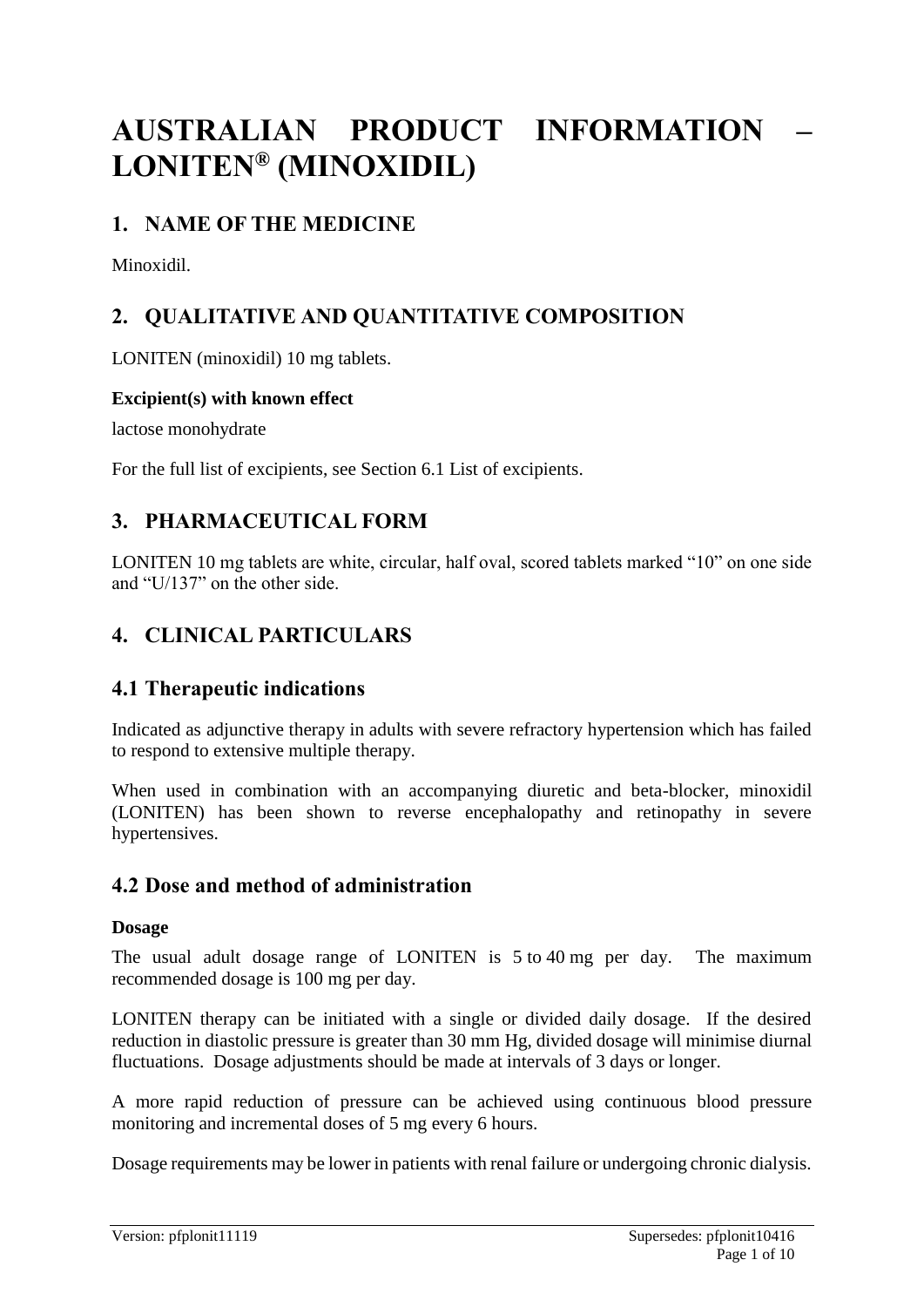For patients with hepatic impairment dosage adjustment should be considered, starting therapy at a reduced dose once daily and titrating up to the lowest effective dose to obtain desired therapeutic effect (see section 5.2 Pharmacokinetic properties: Special Populations).

Prior to introducing LONITEN, it is recommended that the antihypertensive therapy be adjusted to a regimen consisting of a diuretic and a beta-adrenergic blocking agent. When other sympathetic nervous system suppressants are used, the initial dosage of LONITEN should be reduced.

### **Children and Adolescents (Patients over 12 years of age)**

Initial Dosage: 5 mg as a single daily dosage.

Incremental Increases: 5 to 10 mg per day, at 3 day intervals, until 50 mg per day is reached: then in increments of 25 mg per day up to a maximum of 100 mg per day.

### **Concomitant Medications**

### **Diuretics**

LONITEN must be given with sufficient diuretic therapy to maintain salt and water balance in all patients who are not on dialysis. When excessive water retention results in a weight gain exceeding 2.0 to 2.5 kg while on a thiazide or chlorthalidone, a more potent diuretic, e.g. frusemide should be used.

### **Sympathetic Nervous System Suppressants**

Initially most patients will require a sympathetic nervous system suppressant to limit a LONITEN-induced rise in heart rate. The preferred agent is a beta-blocker equivalent to an adult propranolol dosage of 80 to 160 mg per day. Higher doses may be required when pretreated patients have an increase in heart rate exceeding 20 beats per minute or when simultaneous introduction causes an increase exceeding 10 beats/minute. When beta-blockers are contraindicated, methyldopa or clonidine may be used instead and should be started 24 hours prior to LONITEN.

### **4.3 Contraindications**

LONITEN is contraindicated in phaeochromocytoma and pulmonary hypertension secondary to mitral stenosis.

LONITEN is contraindicated in those patients with a history of hypersensitivity to any of the components of the preparation.

# **4.4 Special warnings and precautions for use**

### **Salt and Water Retention**

If used alone, LONITEN can cause a significant retention of salt and water, producing dependent oedema; puffiness of face, eyes or hands, neck vein distention, hepatojugular reflux. Haemodilution may occur leading to a temporary decrease in haematocrit, haemoglobin and erythrocyte count, which then recovers to pre-treatment levels. Chest X-rays may show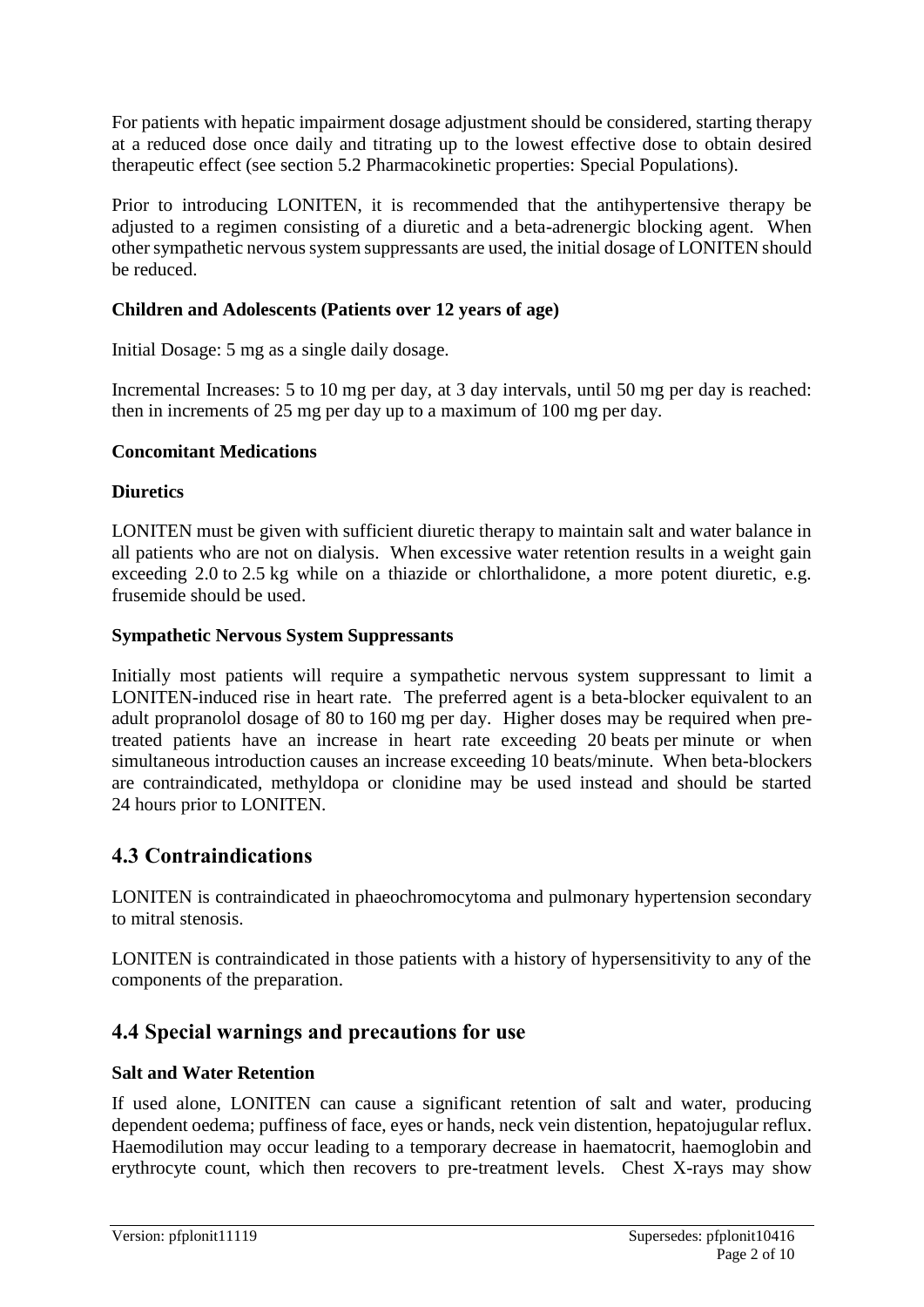evidence of pulmonary vascular engorgement. The clinical condition of some patients with symptomatic heart failure may deteriorate under these circumstances. The patient's body weight, fluid and electrolyte balance should be monitored, and if there is evidence of fluid retention, then diuretic treatment alone or in combination with restricted salt intake will minimise this response.

Refractoriness to these measures may require temporary discontinuation of LONITEN therapy for 1 or 2 days, during which there may be partial loss of blood pressure control.

Salt and water retention in excess of 2 to 2.5 kg of weight gain may diminish the effectiveness of LONITEN; therefore, patients should be carefully instructed about compliance to diuretic usage and limitation of their sodium intake (see section 4.2 Dose and method of administration).

### **Tachycardia**

Reflex tachycardia and possibly angina pectoris may develop in patients with unsuspected coronary artery disease, unless protected against LONITEN-induced tachycardia with betaadrenergic blocking drugs or other suitable sympathetic nervous system suppressants. Patients with unstable angina pectoris or angina pectoris of recent onset should be protected with these agents before starting LONITEN therapy.

### **Orthostatic Hypotension**

The blood pressure lowering effect of LONITEN is additive to concurrent antihypertensive agents. The interaction of LONITEN with agents that produce orthostatic hypotension may result in excessive blood pressure reduction (see section 4.5 Interactions with other medicines and other forms of interactions).

### **Hypertension**

In patients with pulmonary hypertension associated with mitral valve regurgitation, caution is necessary to avoid excessive tachycardia.

LONITEN is not recommended for the treatment of patients with labile or mild hypertension.

LONITEN should not be used for extended therapy in hypertension readily ameliorated by surgery, e.g. coarctation of the aorta, primary aldosteronism, or unilateral, large vessel renal artery stenosis.

### **Hypertrichosis**

Elongation, thickening and enhanced pigmentation of fine body hair (hypertrichosis), unassociated with endocrine abnormalities, is seen in most patients. It is usually first noticed in the facial area 3 to 6 weeks after starting therapy, may recede slightly during prolonged therapy, and is reversed 1 to 3 months after LONITEN is discontinued. All patients should be fully informed of this possible effect before commencing LONITEN therapy.

### **Cardiac Lesions**

Right atrial lesions have been found in dogs treated with minoxidil at dosages as low as 0.5 mg/kg/day. Similar lesions have been produced with the 4-hydroxy metabolite (20 mg/kg/day) in the beagle dog; however, studies in other species with either minoxidil or the 4-hydroxy metabolite have not produced these changes.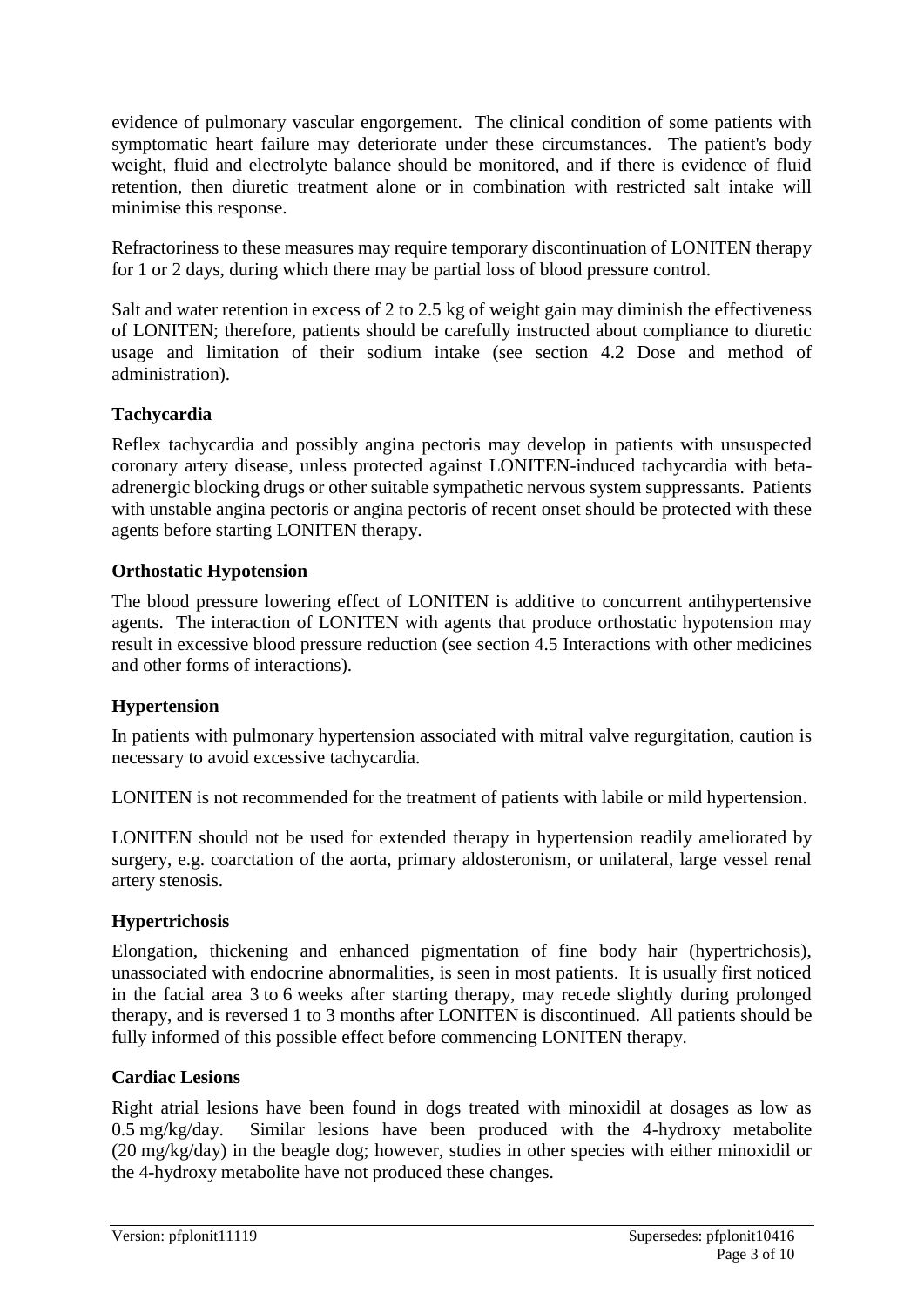In addition haemorrhagic lesions of the coronary arteries were observed mainly in the right atrium of dogs (and the left atrium of mini-pigs).

In dogs, mini-pigs, rats and hamsters necrosis of the papillary muscles and, in some cases, subendocardial areas of the left ventricle were observed following a few days treatment. Beta adrenergic receptor blockade reduced the incidence and severity of the alterations.

There was no evidence in 78 autopsied patients that similar lesions have occurred in humans receiving minoxidil. However studies to date cannot exclude the possibility of such lesions occurring in man.

### **ECG Alterations**

Approximately 60% of patients exhibit ECG alterations in the direction and magnitude of their T-waves soon after starting LONITEN therapy. Large changes may encroach on the ST segment, but the ST segment is not independently altered and there is no evidence of myocardial ischaemia. These asymptomatic changes usually disappear with continuing LONITEN treatment. The ECG reverts to the pre-treatment state if LONITEN is discontinued.

### **Pericarditis, Pericardial Effusion and Tamponade**

There have been multiple reports of pericarditis occurring in association with LONITEN.

Pericardial effusion, and occasionally tamponade, has been detected in 3% to 4% of patients treated with a LONITEN containing regimen. In more than one-half of these cases, the effusion had been evident pre trial or occurred among chronic dialysis patients. Most of the effusions in non-dialysis patients were attributed to factors such as uraemia, massive volume overload, congestive heart failure, and open A-V shunt, or an infectious, autoimmune or connective tissue disease. LONITEN-treated patients should be closely monitored for any suggestion of a pericardial effusion and echocardiography should be carried out if suspicion arises. More vigorous diuretic therapy, dialysis, pericardiocentesis, or surgery may be required. If effusion persists, withdrawal of LONITEN should be considered in light of other means of controlling the hypertension and the patient's clinical status.

### **Myocardial Infarction**

Patients who have had a myocardial infarction should be only treated with LONITEN after a stable post-infarction state has been established.

### **Use in renal impairment**

Those patients with renal failure or on haemodialysis may require smaller doses of LONITEN (see section 4.2 Dose and method of administration).

### **Use in hepatic impairment**

For patients with hepatic impairment dosage adjustment should be considered, starting therapy at a reduced dose once daily and titrating up to the lowest effective dose to obtain desired therapeutic effect (See section 4.2 Dose and method of administration).

### **Use in the elderly**

No data available.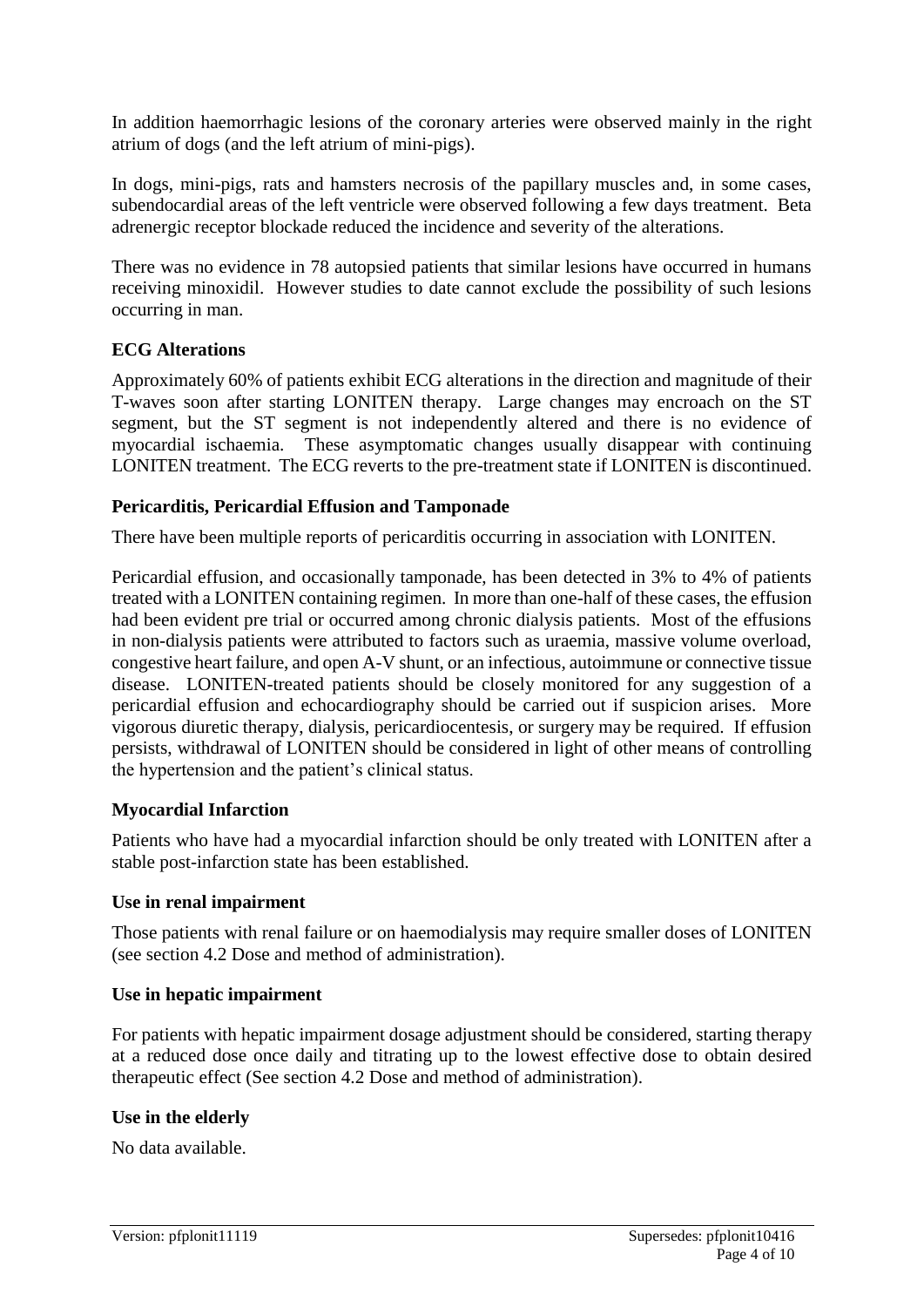### **Paediatric use**

No data available.

### **Effects on laboratory tests**

No data available.

### **4.5 Interactions with other medicines and other forms of interactions**

### **Guanethidine**

While minoxidil itself does not cause orthostatic hypotension, its administration to patients already receiving guanethidine can result in profound orthostatic effects. If possible, guanethidine should be discontinued well before minoxidil is begun. If this is not feasible, minoxidil therapy should be instituted in the hospital and the patient monitored carefully for orthostatic events.

### **4.6 Fertility, pregnancy and lactation**

### **Effects on fertility**

No data available.

### **Use in pregnancy – Pregnancy Category C**

Minoxidil has been associated with hypertrichosis in the newborn infant following exposure *in utero*.

LONITEN is not recommended during pregnancy and in women of childbearing potential not using contraception.

### **Use in lactation**

Minoxidil has been reported to be excreted in human milk. A risk to the suckling child cannot be excluded, therefore it is not recommended for nursing mothers unless the expected benefits outweigh any potential risk.

### **4.7 Effects on ability to drive and use machines**

No studies on the effect of minoxidil on the ability to drive or use machines have been performed. The ability to drive or operate machinery may be influenced by the individual response to treatment, particularly at the start of therapy.

### **4.8 Adverse effects (undesirable effects)**

Most patients receiving LONITEN have experienced a diminution of pre-existing adverse medical events attributable to their disease or previous therapy. New events or events likely to increase include: peripheral oedema associated with or independent of weight gain; increases in heart rate; hypertrichosis; a temporary decline in haemoglobin and haematocrit; a temporary rise in creatinine and BUN.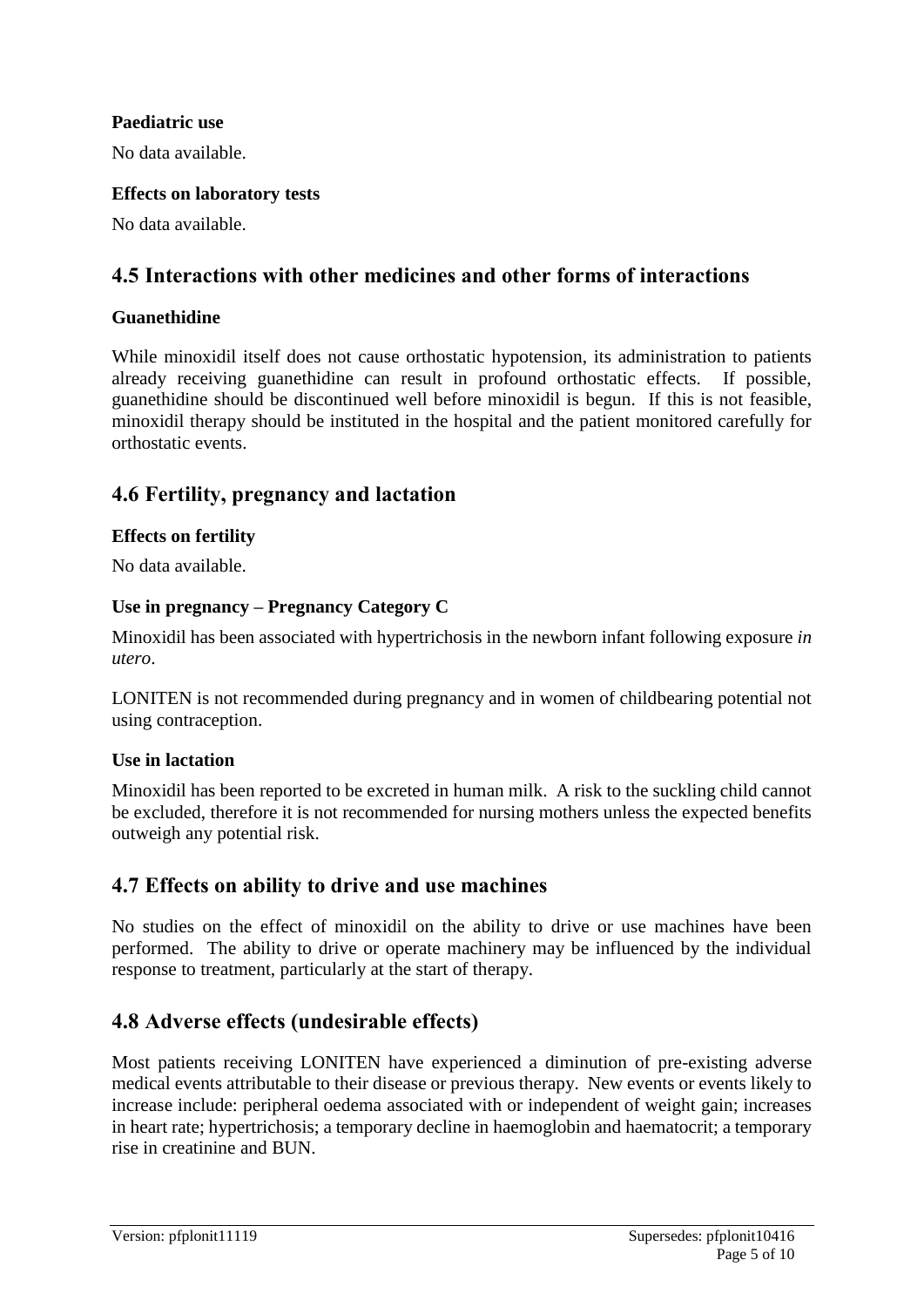Infrequently reported side effects include hypotension; gastrointestinal intolerance, rash, and breast tenderness.

| <b>System</b><br><b>Organ Class</b>                                           | <b>Very Common</b><br>$\geq 1/10$         | <b>Common</b><br>$\geq 1/100$<br>to < 1/10       | <b>Uncommon</b><br>$\geq 1/1000$<br>to < 1/100 | Rare<br>$\geq 1/10000$<br>to < 1/1000                          | <b>Very</b><br>Rare<br>< 1/10<br>000 | Frequency<br><b>Not</b><br><b>Known</b><br>(cannot be<br>estimated<br>from<br>available<br>data) |
|-------------------------------------------------------------------------------|-------------------------------------------|--------------------------------------------------|------------------------------------------------|----------------------------------------------------------------|--------------------------------------|--------------------------------------------------------------------------------------------------|
| <b>Blood and</b><br>Lymphatic<br><b>System</b><br><b>Disorders</b>            |                                           |                                                  |                                                | Leucopenia,<br>Thrombocytopenia                                |                                      |                                                                                                  |
| <b>Metabolism</b><br>and<br><b>Nutrition</b><br><b>Disorders</b>              |                                           | Fluid<br>retention,<br>Oedema                    |                                                |                                                                |                                      |                                                                                                  |
| Cardiac<br><b>Disorders</b>                                                   | Tachycardia,<br>Pericarditis              | Pericardial<br>effusion,<br>Cardiac<br>tamponade |                                                |                                                                |                                      | Angina<br>pectoris                                                                               |
| Gastro-<br>intestinal<br><b>Disorders</b>                                     |                                           | Gastro-<br>intestinal<br>disorder                |                                                |                                                                |                                      |                                                                                                  |
| Respiratory,<br><b>Thoracic and</b><br><b>Mediastinal</b><br><b>Disorders</b> |                                           |                                                  | Pleural<br>effusion                            |                                                                |                                      |                                                                                                  |
| <b>Skin and</b><br><b>Subcutaneous</b><br><b>Tissue</b><br><b>Disorders</b>   | Hypertrichosis,<br>Hair colour<br>changes |                                                  |                                                | Stevens-Johnson<br>syndrome,<br>Dermatitis<br>bullous,<br>Rash |                                      | Toxic<br>epidermal<br>necrolysis                                                                 |
| Reproductive<br><b>System and</b><br><b>Breast</b><br><b>Disorders</b>        |                                           |                                                  | <b>Breast</b><br>tenderness                    |                                                                |                                      |                                                                                                  |
| <b>Investigations</b>                                                         | Electrocardiogram<br>abnormal             |                                                  |                                                |                                                                |                                      |                                                                                                  |

### **Reporting suspected adverse effects**

Reporting suspected adverse reactions after registration of the medicinal product is important. It allows continued monitoring of the benefit-risk balance of the medicinal product. Healthcare professionals are asked to report any suspected adverse reactions at [www.tga.gov.au/reporting](http://www.tga.gov.au/reporting-problems)[problems.](http://www.tga.gov.au/reporting-problems)

### **4.9 Overdose**

### **Signs and Symptoms**

Hypotension resulting from the administration of minoxidil has occurred on only a few occasions. When exaggerated hypotension is encountered it is most likely to occur when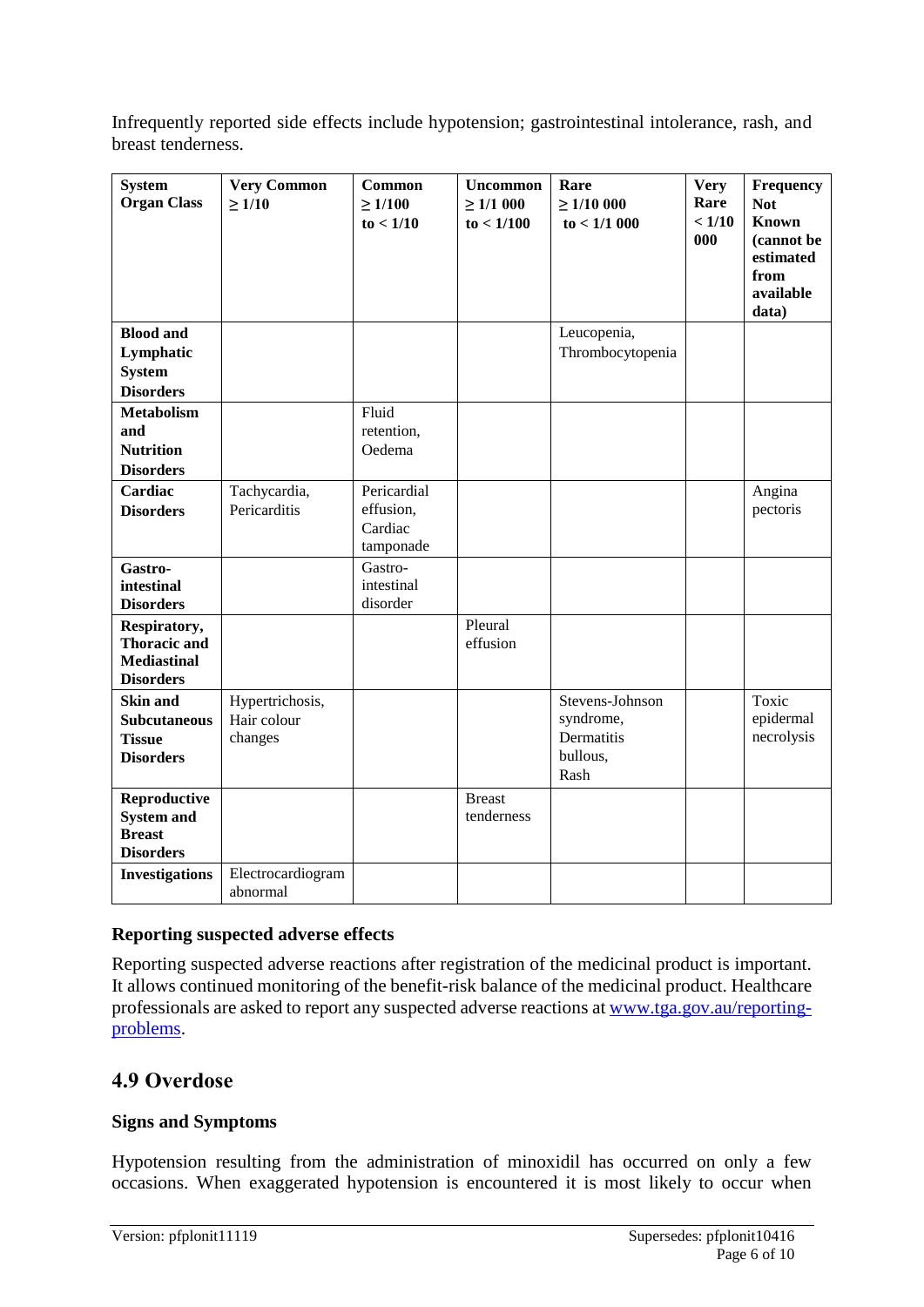minoxidil is used in association with antihypertensive agents which block sympathetic nervous system responses (guanethidine-like effects of alpha-adrenergic blockage) and compensatory mechanisms. Sinus tachycardia has also been reported.

### **Treatment of Overdosage**

Due to patient-to-patient variation in blood levels, it is difficult to establish an overdosage warning level. In general, a substantial increase above 2000 ng/mL should be regarded as overdosage, unless the physician is aware that the patient has taken no more than the maximum dose. Treatment is primarily symptomatic and supportive. Consider administration of activated charcoal in the event of a potentially toxic ingestion. Activated charcoal is most effective when administered within 1 hour of ingestion. In patients who are not fully conscious or have impaired gag reflex, consideration should be given to administering activated charcoal via nasogastric tube once the airway is protected. Recommended treatment for hypotension is intravenous administration of normal saline. Sympathomimetic drugs, such as noradrenaline, should be avoided because of their excessive cardiac-stimulating action. Phenylephrine, angiotensin II and vasopressin, which reverse the effect of LONITEN, should be used only if inadequate perfusion of a vital organ is evident.

For information on the management of overdose, contact the Poisons Information Centre on 13 11 26 (Australia).

# **5. PHARMACOLOGICAL PROPERTIES**

### **5.1 Pharmacodynamic properties**

### **Mechanism of action**

LONITEN selectively relaxes arteriolar smooth muscle which reduces peripheral vascular resistance and lowers systemic blood pressure. This is accomplished without a diminution of nutritional flow to body tissues or interference with normal vasomotor reflexes.

LONITEN does not directly stimulate the heart or electrolyte reabsorption of the kidney. However, LONITEN administration elicits a reflex mediated increase in cardiac output; salt and water retention; and a rise in plasma renin activity. These effects are diminished by the simultaneous administration of diuretics and beta-adrenergic blocking agents.

### **Clinical trials**

No data available.

# **5.2 Pharmacokinetic properties**

### **Absorption**

Gastrointestinal absorption is rapid and amounts to at least 95% of the administered dose. Serum levels of the parent drug peak within the first hour.

### **Distribution**

LONITEN does not bind to plasma proteins, or enter the central nervous system, or accumulate in body tissues.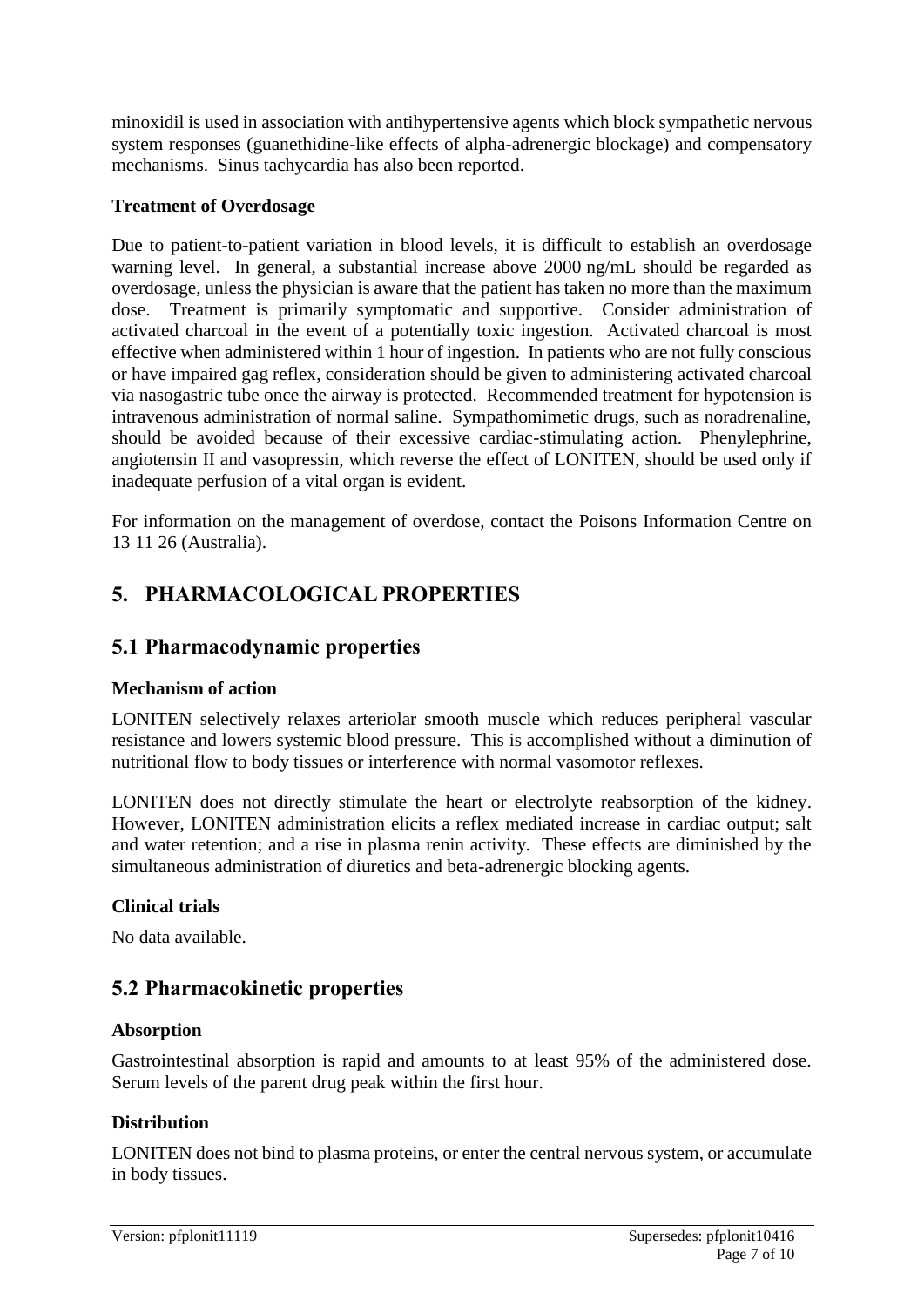The plasma elimination half-life of LONITEN is approximately 4-4.5 hours but the duration of its hypotensive action may exceed 24 hours. This disparity between blood level and pharmacological effect and the large volume of distribution indicates extensive tissue localisation of the drug. However, on chronic treatment accumulation does not occur and the pharmacological effect is slowly reversible.

With an effective oral dose, blood pressure usually starts to decline within one-half hour, reaches a minimum between 2 and 3 hours, and recovers at a rate of approximately 30%/day. During daily administration there is a cumulative effect which reaches a steady state after 3 to 7 days. The magnitude of the blood pressure response is related to the extent of the original diastolic elevation above 85 mm Hg, and is proportional to the logarithmic function of the dose administered. When the desired diastolic reduction is greater than 30 mm Hg, twice a day dosing is advised to keep the diurnal variation within 10 mm Hg.

### **Metabolism**

Metabolism is predominantly by glucuronic acid conjugation.

### **Excretion**

Metabolites are excreted principally in the urine and can be removed by haemodialysis in anephric patients. Haemodialysis does not however, rapidly reverse the pharmacological effect of LONITEN.

### **Special Populations**

### **Hepatic Impairment**

The pharmacokinetics of minoxidil has not been studied in patients with moderate to severe hepatic impairment. In a pharmacokinetic study in patients with mild cirrhosis, eight patients with biopsy-proven mild cirrhosis and eight healthy subjects received minoxidil 5 mg. The elimination rate constant of minoxidil was significantly reduced by approximately 21% in patients with cirrhosis. Although not statistically significant, AUC increased approximately 50% in patients with cirrhosis relative to healthy controls. For patients with hepatic impairment dosage adjustment should be considered (see section 4.2 Dose and method of administration).

# **5.3 Preclinical safety data**

### **Genotoxicity**

No data available.

### **Carcinogenicity**

No data available.

# **6. PHARMACEUTICAL PARTICULARS**

# **6.1 List of excipients**

microcrystalline cellulose lactose monohydrate magnesium stearate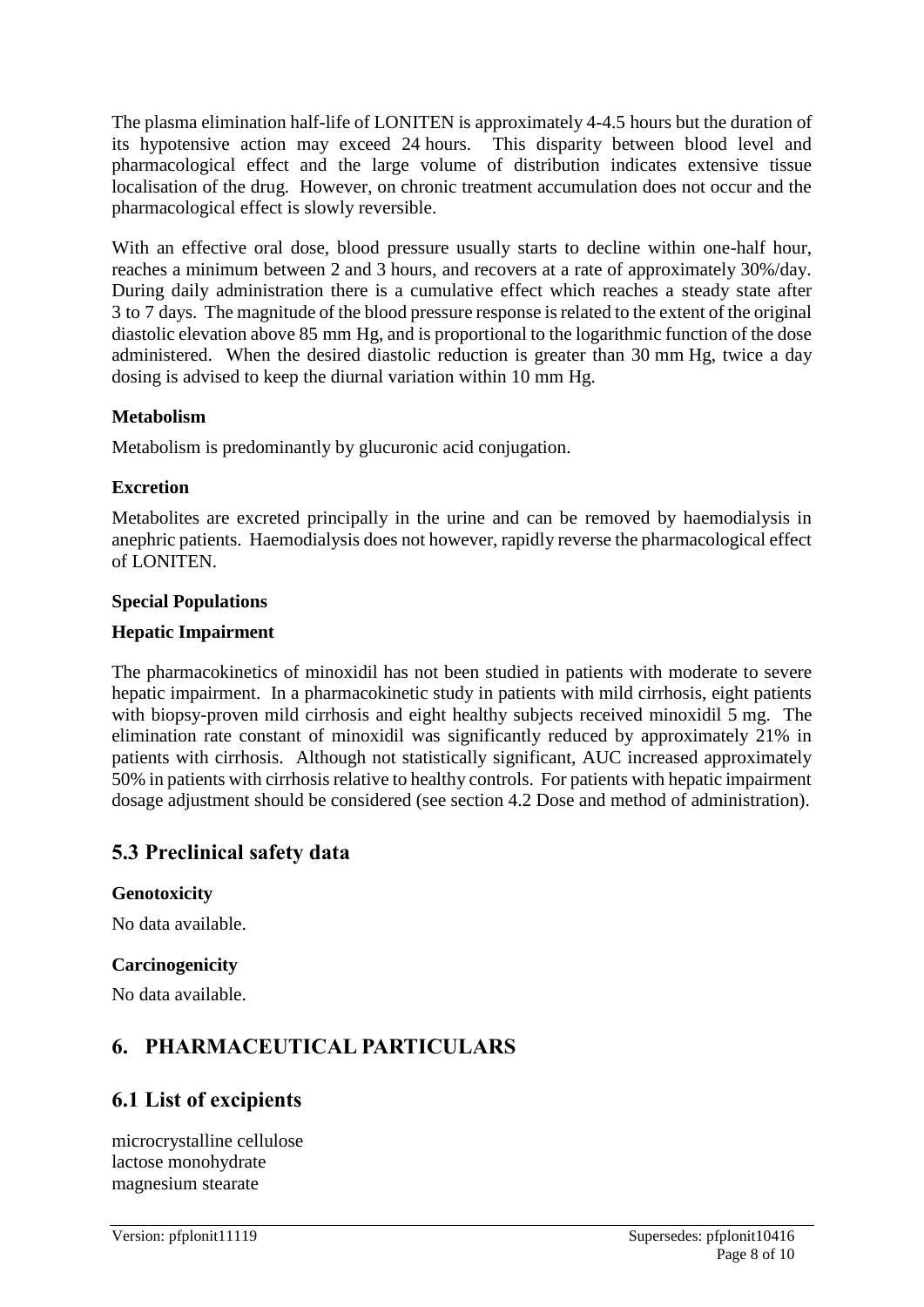colloidal anhydrous silica maize starch

# **6.2 Incompatibilities**

Incompatibilities were either not assessed or not identified as part of the registration of this medicine.

# **6.3 Shelf life**

In Australia, information on the shelf life can be found on the public summary of the Australian Register of Therapeutic Goods (ARTG). The expiry date can be found on the packaging.

### **6.4 Special precautions for storage**

Store below 25°C. Protect from moisture.

# **6.5 Nature and contents of container**

The tablets are supplied in HDPE bottles of 100.

### **6.6 Special precautions for disposal**

In Australia, any unused medicine or waste material should be disposed of in accordance with local requirements.

# **6.7 Physicochemical properties**

LONITEN (minoxidil) is an orally active peripheral vasodilator. The pure compound is soluble in water to the extent of approximately 2 mg/mL and is readily soluble in propylene glycol or ethanol.

### **Chemical structure**



Chemical name: 2.4-diamino-6-piperidino-pyrimidine-3-oxide

Molecular formula:  $C_9H_{15}N_5O$ 

Molecular weight: 209.25